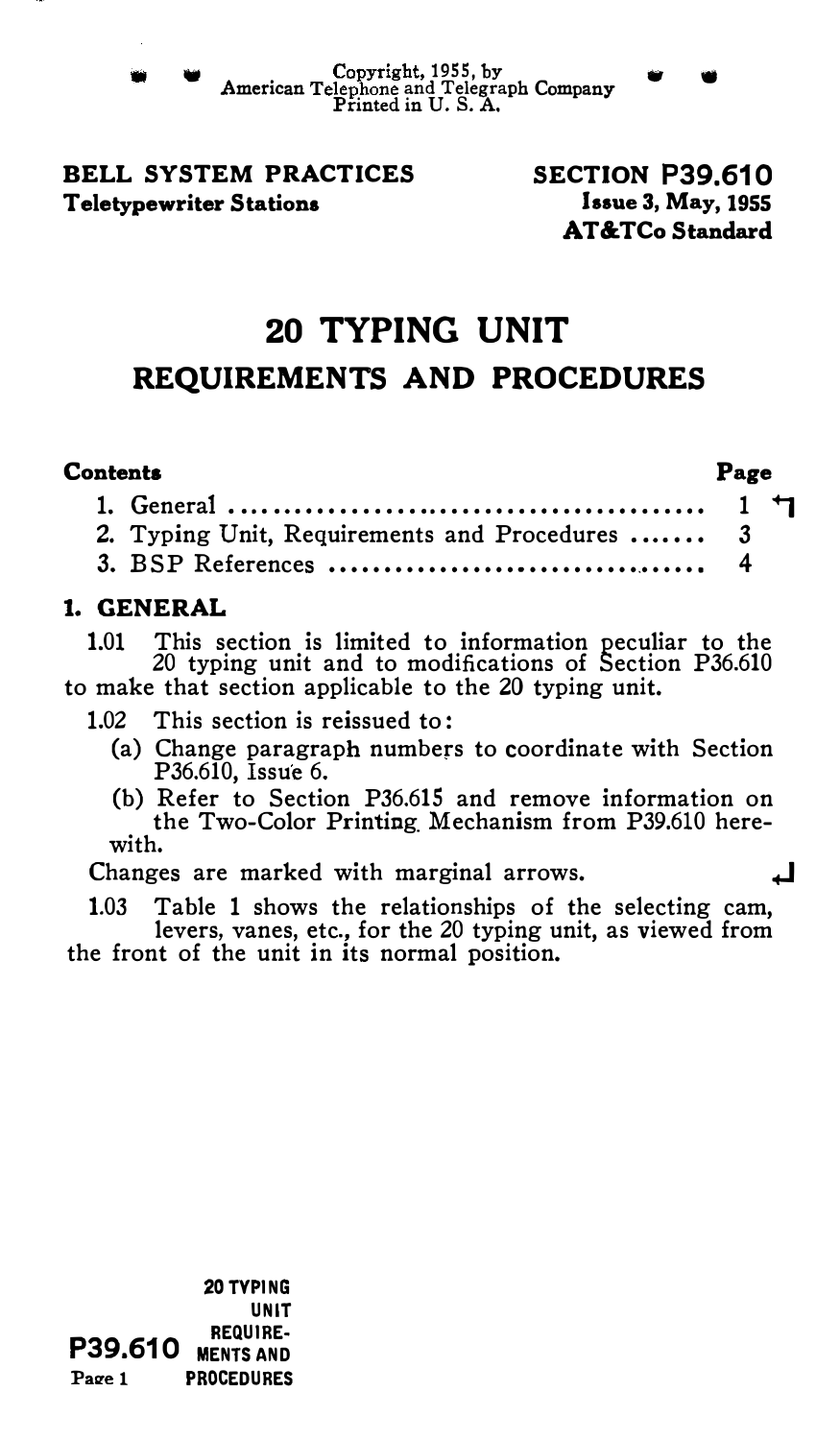|                                                                                                                                                                                                                                                                                                                                                                                                                                                                                                         |  |  |               |                                                                                                                                                                                                                                                                                                                                                                                                                                                    | Sequenc<br>of Code<br>Selection<br>1 |
|---------------------------------------------------------------------------------------------------------------------------------------------------------------------------------------------------------------------------------------------------------------------------------------------------------------------------------------------------------------------------------------------------------------------------------------------------------------------------------------------------------|--|--|---------------|----------------------------------------------------------------------------------------------------------------------------------------------------------------------------------------------------------------------------------------------------------------------------------------------------------------------------------------------------------------------------------------------------------------------------------------------------|--------------------------------------|
| $\begin{array}{c cc}\n\textbf{P}\textbf{E}\textbf{a}\textbf{s}\textbf{s}\n\end{array}\n\left \begin{array}{ccc}\n1 & 1 & 1 \\ 1 & 1 & 1 \\ 1 & 1 & 1 \\ 1 & 1 & 1 \\ 1 & 1 & 1 \\ 1 & 1 & 1 \\ 1 & 1 & 1 \\ 1 & 1 & 1 \\ 1 & 1 & 1 \\ 1 & 1 & 1 \\ 1 & 1 & 1 \\ 1 & 1 & 1 \\ 1 & 1 & 1 \\ 1 & 1 & 1 \\ 1 & 1 & 1 \\ 1 & 1 & 1 \\ 1 & 1 & 1 \\ 1 & 1 & 1 \\ 1 & 1 & 1 \\ 1 & 1 & 1 \\ 1 & 1 & 1 \\ 1$                                                                                                    |  |  |               |                                                                                                                                                                                                                                                                                                                                                                                                                                                    |                                      |
| Selectors<br>$\left.\begin{array}{c}\n\text{Ssecond} \\ \text{Costern} \\ \text{Dary} \\ \text{Costern} \\ \text{Costern} \\ \text{Costern} \\ \text{Costern} \\ \text{Costern} \\ \text{Costern} \\ \text{Costern} \\ \text{Costern} \\ \text{Costern} \\ \text{Costern} \\ \text{Costern} \\ \text{Costern} \\ \text{Costern} \\ \text{Costern} \\ \text{Costern} \\ \text{Costern} \\ \text{Costern} \\ \text{Costern} \\ \text{Costern} \\ \text{Costern} \\ \text{Costern} \\ \text{Costern} \\ \$ |  |  |               |                                                                                                                                                                                                                                                                                                                                                                                                                                                    |                                      |
|                                                                                                                                                                                                                                                                                                                                                                                                                                                                                                         |  |  |               |                                                                                                                                                                                                                                                                                                                                                                                                                                                    |                                      |
|                                                                                                                                                                                                                                                                                                                                                                                                                                                                                                         |  |  |               |                                                                                                                                                                                                                                                                                                                                                                                                                                                    |                                      |
| 6<br>(Bottom)                                                                                                                                                                                                                                                                                                                                                                                                                                                                                           |  |  |               | $\begin{bmatrix} \sum_{i=1}^{n} 1 & 1 & 1 \\ 1 & 1 & 1 \\ 1 & 1 & 1 \end{bmatrix}$                                                                                                                                                                                                                                                                                                                                                                 |                                      |
| 6<br>(Longest)                                                                                                                                                                                                                                                                                                                                                                                                                                                                                          |  |  |               | $\begin{array}{c ccc}\n\text{Bell} & & & \text{Bell} \\ \text{Crl} & & & \text{Cil} \\ \text{Cyl} & & & \text{Cil} \\ \text{Cil} & & & \text{Cil} \\ \text{Cil} & & & \text{Cil} \\ \text{Cil} & & & \text{Cil} \\ \text{Cil} & & & \text{Cil} \\ \text{Cil} & & & \text{Cil} \\ \text{Cil} & & & \text{Cil} \\ \text{Cil} & & & \text{Cil} \\ \text{Cil} & & & \text{Cil} \\ \text{Cil} & & & \text{Cil} \\ \text{Cil} & & & \text{Cil} \\ \text$ |                                      |
| $6$<br>(Rear)                                                                                                                                                                                                                                                                                                                                                                                                                                                                                           |  |  | $\frac{a}{a}$ | $\begin{tabular}{c c} Code & \textbf{Bars} \\ \hline \textbf{Bars} & 1 \\ \hline \end{tabular}$                                                                                                                                                                                                                                                                                                                                                    |                                      |
|                                                                                                                                                                                                                                                                                                                                                                                                                                                                                                         |  |  |               |                                                                                                                                                                                                                                                                                                                                                                                                                                                    |                                      |

.

TABLE TABLE I

+-

I

ļ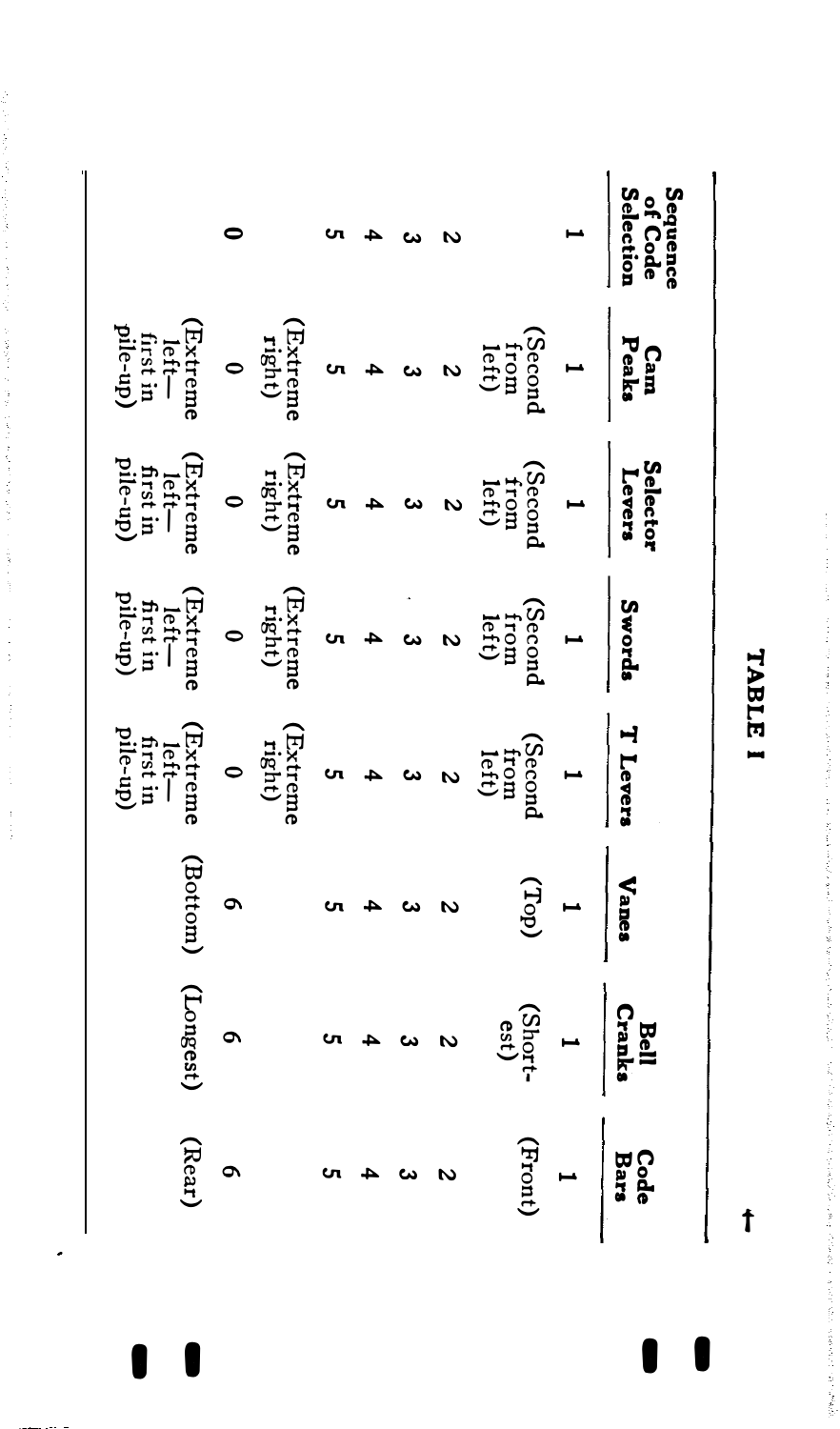1.04 Where LTRS and FIGS are mentioned in P36.610 they should be read as UNSHIFT and SHIFT, respectively.

• • • •

1.05 Wherever the letters R or RY are referred to, 4 or  $4v$ (y-lower case), respectively, should be used.

## 2. TYPING UNIT, REQUIREMENTS AND PROCEDURES $\leftarrow$

Note: The following paragraphs, numbered to fit into the outline of P36.610. Issue 6, give additions and changes $\leftarrow$ for P36.610 which are required to make the Requirements and Procedures of that section applicable to the 20 typing unit.

\*Used hereafter, refers to paragraphs in BSP Section P36.610.

\*2.30 (Replaces) Right and Left Pullbar Spring-Brackct: With the pullbar bail in its extreme rear position the

end pullbar and the eighth pullbar should have a slight amount of play, not more than .004", between the typebar and the bracket when the typebar is in the guide.  $Fig.17$ 

- (a) To adjust:
	- (1) Position the right and left pullbar spring-brackets.
		- Note: If the second, third, fourth, fifth, sixth or seventh pullbar binds against the bracket when its respective typebar is moved to the typebar guide by hand, readjust the bracket so that all eight pullbars are free and so that the end pullbar and at least one of the other seven pullbars have not more than .004" of play between the typebars and the bracket when their respective typebars are in the typebar guide.
- \*2.44 (Omit) Sixth-vane extension spring.
- \*2.46 (Omit) Sixth-vane.

\*2.55 (Replaces) Printing and Spacing Cut-out Function• Lever Spring: Rotate the mainshaft until the printing bail is in its extreme rear position. Then unhook the functionlever spring from the spring-plate. Hook the scale in the spring eye. It should require Min 22 oz, Max 30 oz to stretch the spring to its position length.

Note: The above spring tension applies to all function levers, regardless of their location in the typing unit, which block printing and spacing but perform no other function.

- \*2.57 (Omit) Unshift-on-space cut-out lever.
- \*2.62 (Omit) Sixth-vane extension.

20 TYPING UNIT **P39.610 REQUIRE-** $Proof 1$ DDnl'rniiDrf: